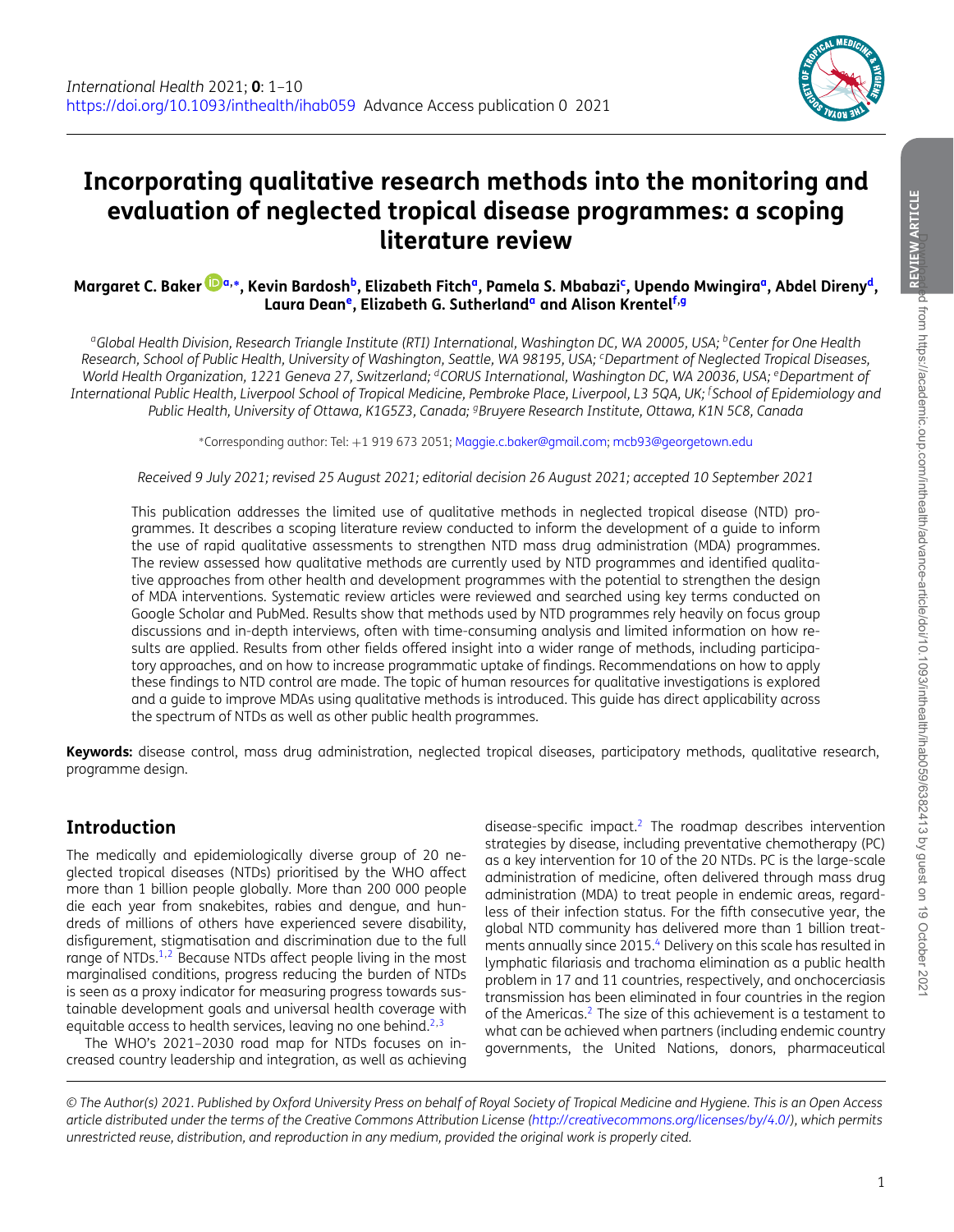company donation programmes, researchers and nongovernmental organisations [NGOs]) work together.

As we turn our attention to reaching programme targets in 'the last mile', social sciences and qualitative methods could make a difference. For example, a programme may find ongoing low coverage at district or subdistrict level. Managers may also find that transmission continues at higher-than-expected levels, despite multiple rounds of MDA.<sup>5</sup> As they face these issues, programme managers are increasingly grappling with challenging questions: Who are we not reaching? Why? What is their personal risk? Are they contributing to ongoing transmission? What do we need to do differently?

While a strong suite of quantitative tools has been developed in recent years to support the monitoring and evaluation of PC NTD programmes, these do not provide full answers to all the questions posed above. $6$  For example, a coverage survey may identify that 20% of persons surveyed have a fear of MDA drugs, but understanding what they fear and why requires a deeper contextualised understanding. The number and/or size of tablets, the result of rumours, lack of trust in the people or organisation delivering treatment, the fear of side effects experienced in the past, a mix of all these reasons or something else altogether? And what can programme managers do to help people overcome these concerns? Who should deliver the message of drug safety and how? Concern has also been voiced that quantitative surveys may be missing the same people missed during MDA, and so they remain hidden to the programme, both during MDA and during the assessments.<sup>7</sup>

Qualitative tools can be used to give a stronger voice to the communities and health workers who are often best placed to identify and solve programmatic challenges, and leads to the creation of more person-centred approaches to NTD programme delivery. The NTD 2020–2030 road map is complemented by other documents that provide frameworks for thinking more in depth about sustainability, investment, monitoring and evaluation. $8,9$  $8,9$  The monitoring and evaluation document stresses the need for increased use of qualitative methods, thus addressing the limited use of social science methods in NTDs that has been called out in several publications.<sup>4,10-[14](#page-6-10)</sup>

To address this gap, we conducted a rapid scoping literature review designed to inform the development of an off the shelf ready guide on the use of qualitative methods in NTD programmes, with a focus on MDA programmes. This paper presents the results of that review and introduces the guide. While drawing mainly from the experience of PC NTDs, this guide also has direct applicability across the spectrum of NTDs, as well as other public health programmes.

## **Methods**

We conducted this scoping literature review with the aim of gaining a better understanding of how qualitative methods are currently being used by PC NTD programmes on one hand and, on the other, to identify a range of qualitative methods being used in other public health programmes that could drive innovation within the NTD space. We therefore conducted two separate reviews: one focused on PC NTD literature and another on other health and development fields. As methods were identified we

also sought to understand how their application was used to inform programme design.

The two reviews were carried out by two different researchers (AK and KB) and the results were regularly discussed with the project team (MCB, EF, AK and KB). The review on the use of qualitative methods used in PC NTDs focused on searches of specific known qualitative methods within the PC NTDs. The initial list of methods was derived from a breakout session at the 2019 Coalition of Operational Research for NTDs meeting in National Harbour. During that breakout session, researchers and programme managers identified a list of methods previously used in NTD programmatic research. This list formed the basis for searches within PubMed, combining the method with the disease name. From there, additional papers were identified through the snowball technique. To be included in the final list, papers needed to provide sufficient information on what triggered the use of the method; a summary of the data collection methods; sufficient results to comment on quality and how steps were taken to integrate findings into the programme; and (if possible) comments about the time taken for the research study, human resource needs and costs to give an idea of the feasibility of its use. Where details about resources required were not available, the researcher (AK) estimated the time and human resources for the methods based on past research experience. The final list included a selection of example papers that represent use of the different methods captured during the scoping review. The review of the broader health and development literature started with 15 systematic reviews on qualitative research from the fields of childhood vaccinology, Ebola, health emergencies, malaria, healthcare delivery, randomised controlled trials (RCTs), substance abuse and TB. From these, five rapid qualitative toolkits were identified and reviewed. In addition, searches were performed on Google Scholar and PubMed using a wide variety of search terms since the goal was to find a wide range of non-NTD literature. This included starting with broad terms such as 'infectious disease', 'health', 'development' AND 'qualitative research', 'qualitative methods' 'ethnography', 'participatory research' AND 'systematic review' and 'review', then narrowing the focus to those that would lend themselves to informing the design of MDA programmes for PC NTDs.

In both reviews, once papers were identified, the full paper was read and a standardised framework in Excel (Microsoft Corporation, 2018. Microsoft Excel. Retrieved from https://office.microsoft.com/excel) was used to systematically collect information on why the method was selected, the reported feasibility of adaptation for routine programmatic use in terms of resources (human, financial and time) and the reported uptake of results.

All the authors reviewed the results and discussed how these should be applied to the design and content of the new Guide to Improving MDA Using Qualitative Methods (https://www.ntdtoolbox.org/toolbox-search/guide-improving[mda-using-qualitative-methods\). In doing so, the diversity of](https://www.ntdtoolbox.org/toolbox-search/guide-improving-mda-using-qualitative-methods) authors' perspectives was leveraged, including experiences as programme managers, WHO NTD staff, implementing part-

ners, monitoring, evaluation and learning advisors, as well as researchers. The guide development was further informed by EF and MCB's engagement with their colleagues (at country and headquarters level) on the Act to End NTDs East programme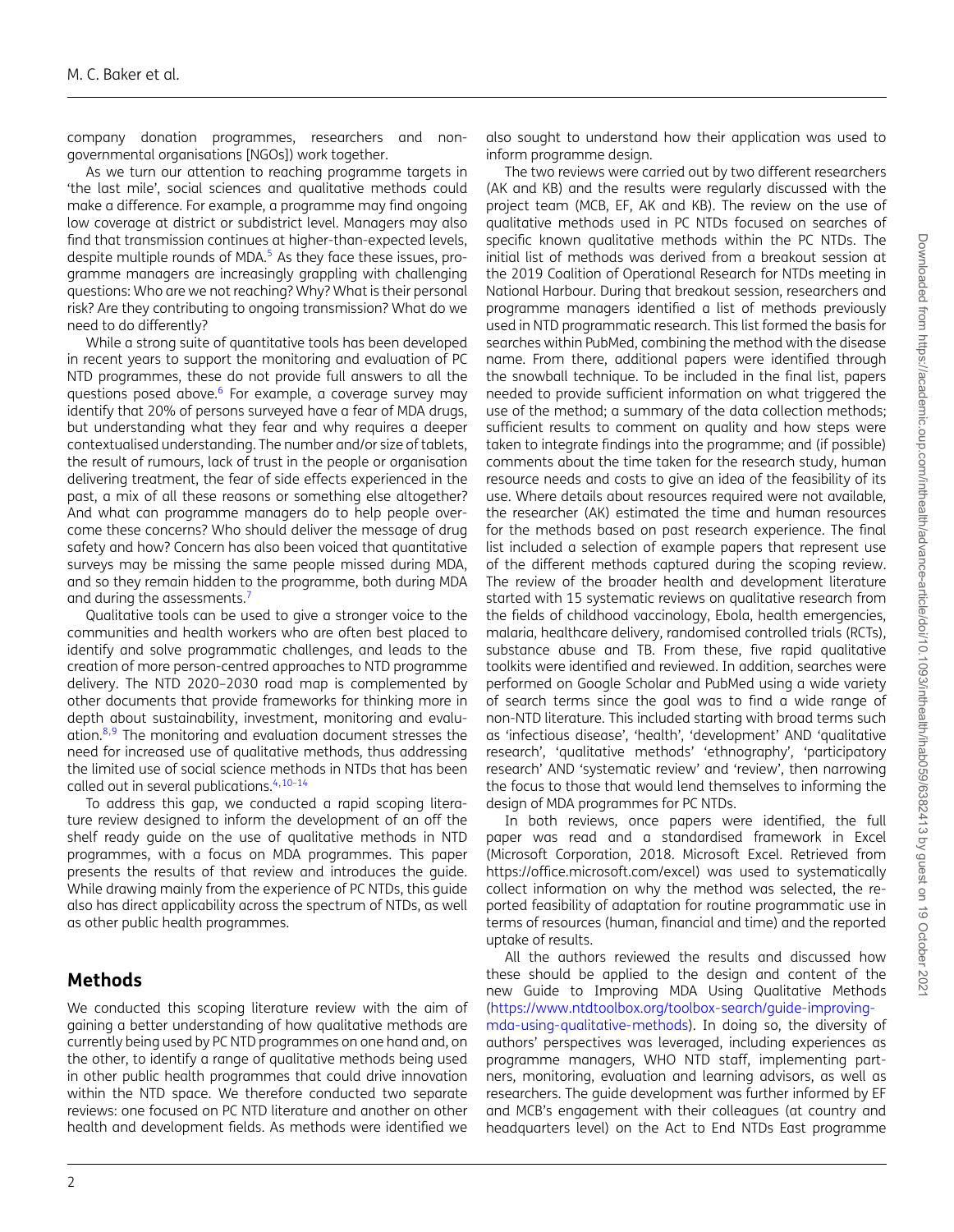funded by United States Agency for International Development (USAID), which supports the implementation of NTD programmes in 12 countries.

### **Results**

#### **Qualitative methods used in NTD research**

A total of 24 papers were identified for further analysis, con-sisting of 22 unique research papers and 2 review papers.<sup>[7](#page-6-6)[,15](#page-6-11)-38</sup> Focus group discussions (FGDs) and in-depth interviews (or key informant interviews) were the most commonly used methods in the papers reviewed. There were examples of a range of other methods, including participatory approaches (Figure [1\)](#page-3-0). For example, Fleming et al. used pictorial diaries, combined with in-depth interviews, to assess the opportunity costs for community drug distributors (CDDs) implementing MDAs.<sup>31</sup> Most of the studies included in the review used more than one tool, with FGDs and in-depth interviews frequently used together, triangulating results across study types.

Study participants commonly included the following groups: males and females (often interviewed separately), community and opinion leaders, CDDs and frontline health workers. Additionally, other important groups of interest were sometimes identified as participants in FGDs and in-depth interviews. One study from India used in-depth interviews with those individuals who did not take medicines during the last MDA.<sup>[18](#page-7-2)</sup> Another study interviewed CDDs who had resigned from carrying out MDA activities, to understand their rationale for stopping.<sup>29</sup> Only two studies reviewed included children or adolescents as informants in their studies.[15,](#page-6-11)[37](#page-7-4)

**Rationale for selection of qualitative method**: Most of the selected papers reported using qualitative studies to better understand MDA coverage results. Some sought to increase their understanding on perspectives of the role of the deliverer (e.g. CDD) in the MDA process.[14](#page-6-10)[,17,](#page-7-5)[19,](#page-7-6)[27–](#page-7-7)[29,](#page-7-3)[31](#page-7-1)[,35,](#page-7-8)[37,](#page-7-4)[38](#page-7-0) Some of these papers were looking to build on knowledge already generated by coverage surveys.<sup>14</sup> As Brieger writes, 'A coverage survey is not the ideal instrument to enquire about beliefs and attitudes, and thus a smaller survey may be needed to document beliefs and test their association with coverage'*.* [20](#page-7-9)

**Team structure and logistics**: Most of the papers did not describe in detail the team structure, time taken or logistical requirements to implement the studies. The reviewer (AK) used her experience to make a rough estimate of the amount of effort (low, moderate, high) needed to collect and analyse the data. For example, FGDs and in-depth interviews typically reported using recordings and producing verbatim transcripts. This can be a time-consuming process with an average 1-h FGD requiring 4–6 h to transcribe and a 1-h in-depth interview requiring 2–4 h to transcribe. Most studies were deemed to have moderate to high human resource needs, particularly when the sample size was large.

**Knowledge translation:** Some of the study results included the need for more in-depth knowledge and perceptions of the MDA; reasons for not wanting to take the treatment offered; an understanding of which groups of people missed treatment; MDA delivery barriers and enablers; rich descriptions on the challenges to reach specific communities (e.g. geographic barriers, higher social economic status [SES]); and CDD-related

challenges (e.g. poor numerical literacy and high opportunity costs)[.14,](#page-6-10)[15,](#page-6-11)[17–](#page-7-5)[21,](#page-7-10)[23,](#page-7-11)[24,](#page-7-12)[27,](#page-7-7)[29](#page-7-3)[,31,](#page-7-1)[33–](#page-7-13)[35](#page-7-8)[,37,](#page-7-4)[38](#page-7-0)

**Evaluation of research impact:** While most of the reviewed studies included a list of programme recommendations, only two papers provided information on how (or if) their findings were used by the NTD programme.<sup>[32,](#page-7-14)[35](#page-7-8)</sup> These descriptions included documentation of programme changes based on the findings and future MDA coverage in areas where changes were implemented.

Related to this, a systematic review article highlighted that the types of methods used make it difficult to conclusively attribute any change in MDA coverage to changes made by the programme.<sup>26</sup> Some authors also commented on the inability to generalise qualitative results beyond the context. Ames et al. highlighted the fact that a context description was often missing, as was any reflection on the role that the researchers may have played in influencing study results.<sup>[16,](#page-6-12)[28,](#page-7-16)[29](#page-7-3)</sup>

#### **Qualitative methods used in the broader health and development field**

A total of 14 systematic review papers were identified for further analysis from the fields of vaccinology, Ebola, health emergencies, malaria, healthcare delivery, RCTs, substance abuse and TB[.39](#page-7-17)[–52](#page-8-0) From these, 25 articles were selected for full review based on their relevance to the aims of the review.<sup>52-[76](#page-8-1)</sup> Additionally, five rapid qualitative toolkits of relevance were identified through a more general internet search.<sup>77-[80](#page-8-3)</sup> A total of 52 different qualitative methods were identified (Figure [1\)](#page-3-0). Many were participatory and team-based in nature and in line with 'implementation science' approaches.

**Rationale for selection of qualitative method**: The selected articles provided a broad range of reasons for the use of qualitative methods. These included the need to generate formative insights to influence the design of programmes, such as vaccina-tions, childhood feeding, Ebola and malaria control, <sup>52-54[,66,](#page-8-5)[68,](#page-8-6)[71](#page-8-7)[,76](#page-8-1)</sup> to increase community and stakeholder participation, including with racial and ethnic minority communities in HIV/AIDS prevention, $70$  injecting drug users $73$  and those undergoing aortic valve implants,<sup>56</sup> and to understand specific operational shortcomings or failures of accepted approaches and policies, many of which were comparative studies reflecting on implementation across multiple countries[.58,60,](#page-8-11)[61,](#page-8-12)[75](#page-8-13)

**Team structure and logistics**: Almost all the studies reviewed used a senior, trained social scientist, either directly involved in data collection and analysis or in training and supervision. A range of different types of personnel were employed for data collection, including nationally trained social scientists and community engagement staff (not trained in social science)[.58](#page-8-14)[,74](#page-8-15)

Many studies were often part of longer term social science engagement performed over a few years, which served to also build capacity in research and knowledge translation.

**Knowledge translation:** Studies described a process of knowledge translation that started from the beginning, with a built-in process for co-design with different stakeholders and a review of existing programme materials. Stakeholder engagement continued throughout the study and resulted in adapting research questions and methods in response to preliminary results and changing programme needs. Towards the end, stakeholders analysed the relevance of the results. Methods used to facilitate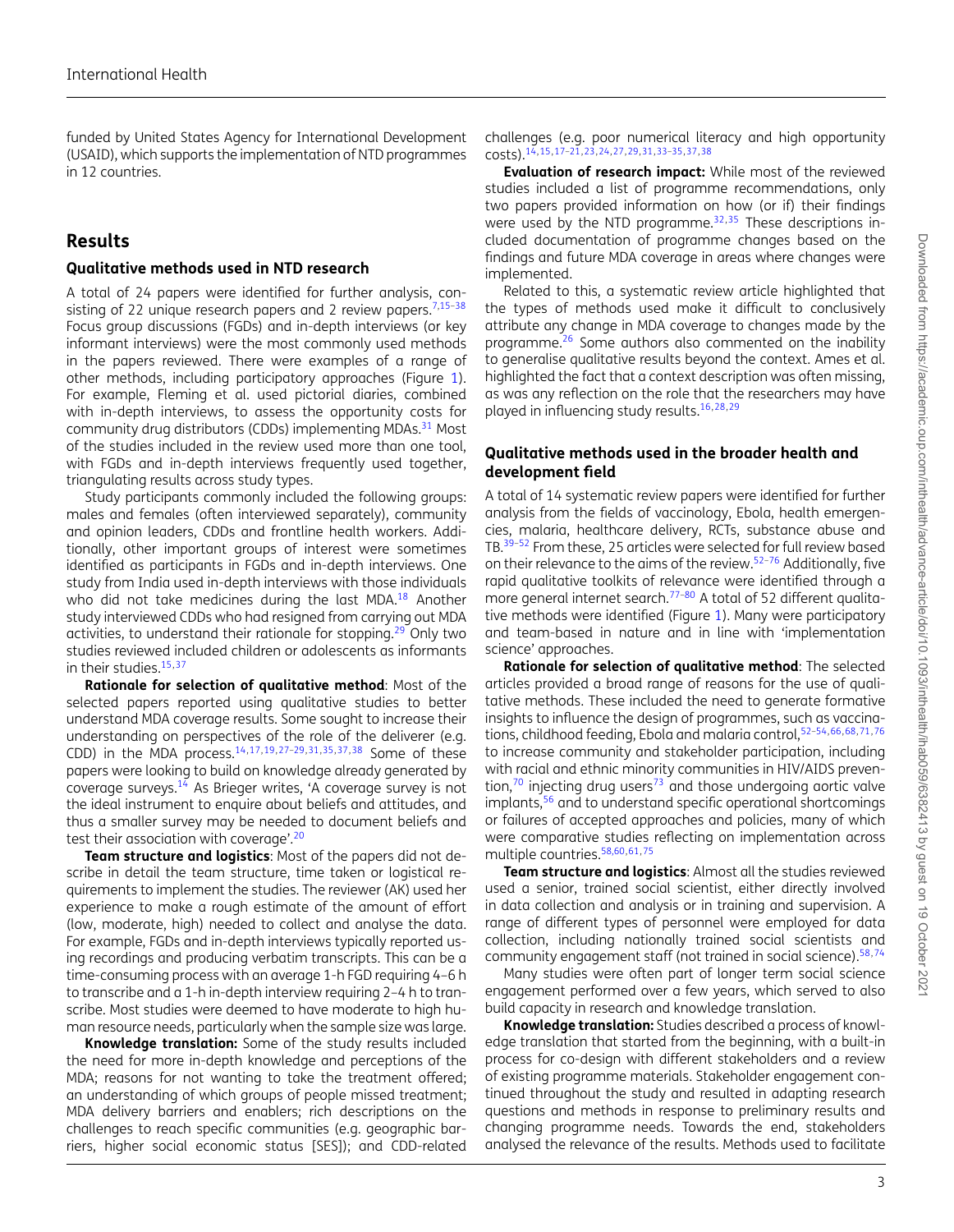<span id="page-3-0"></span>

| PC NTD literature              | Other health and development literature |                           |
|--------------------------------|-----------------------------------------|---------------------------|
| Focus group discussions        | Participant observation                 | Photovoice                |
| In-depth interviews / key      | Focus ethnography                       | Telephone survey          |
| informant interviews           | Rapid assessment                        | Motivational interviewing |
| Community-led total sanitation | Response and evaluation                 | Social vignettes          |
| (an example of participatory   | (RARE)                                  | Case studies              |
| approaches)                    | Focus group exercises                   | Qualitative comparative   |
| Daily activity interviews /    | Guided tours/go-along                   | analysis                  |
| diaries                        | interviews                              | User-centred design       |
| Desk-based review of the       | Mind maps/cognitive                     | Human-centred design      |
| literature                     | maps/concept mapping                    | Participatory             |
| Drug register analysis         | Rapid analysis of interview             | epidemiology              |
| Life and job histories         | audio recording                         | Likert scale              |
| Mapping                        | Photo elicitation                       | Scenario workshop         |
| Micronarrative tool            | Mini-interviews                         | Process map               |
| Network analysis               | Transect walks/spiral walks             | Citizen science           |
| Photovoice                     | Longitudinal cohort                     | Event structured analysis |
| Seasonal calendars             | interviewing                            | (ESA)                     |
| Semi-structured interviews     | Qualitative process analysis            | Pair interviewing         |
| Situation analysis             | Scale scoring                           | <b>Diaries</b>            |
| Social mapping                 | Community/social mapping                | Apps                      |
| Spot observations of non-      | Spatial mapping                         | Art-based techniques      |
| consumed medicines             | Integrated knowledge                    | Social network analysis   |
| <b>Transect walks</b>          | translation                             | (SNA)                     |
|                                | Rapid assessment                        | Spider diagrams           |
|                                | procedure (RAP)                         | Social media analysis     |
|                                | Participatory action                    | Biographical analysis     |
|                                | research (PAR)                          | Flash cards               |
|                                | Timelines and trend change              | Interpretative panels     |
|                                | analysis                                | Oral histories            |
|                                | Seasonal calendars                      | Participatory             |
|                                | Feedback workshops                      | art/interactive art       |
|                                | Review of project                       |                           |
|                                | documents                               |                           |
|                                | Matrix/data visualisations              |                           |

**Figure 1.** Summary of qualitative methods found in the literature search.

this partnership, and to build the trust and respect needed for it to be effective, included member checking, peer debriefing, group analysis and stakeholder workshops (including community working groups and community advisory boards).<sup>60,[67,](#page-8-16)[70](#page-8-8)[,73,](#page-8-9)[69,](#page-8-17)[75](#page-8-13)</sup> Some studies used voting/ranking methods with end users (e.g.

programme staff) to explore the feasibility of recommendations. Many papers stressed that rapid assessments can often be integrated with existing programmes to reduce costs and that they should be integrated with attention to the programme cycle[.56,](#page-8-10)[60,](#page-8-11)[61](#page-8-12)[,73](#page-8-9)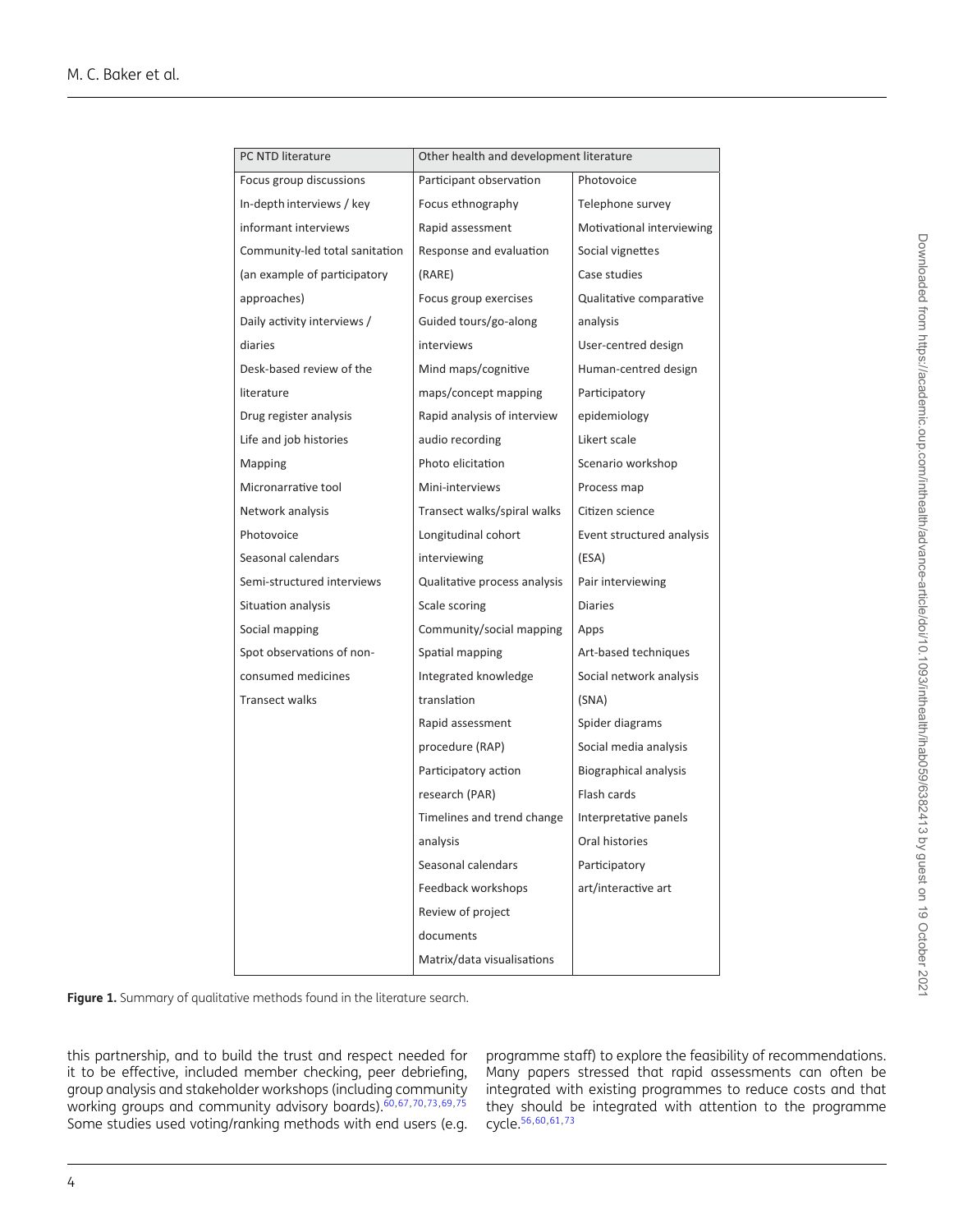**Evaluation of research impact:** Surprisingly, few studies evaluated the impact of research findings on programme implementation, although some argued that integrating an evaluation component into a rapid qualitative tool is very important.  $69,75$  $69,75$ 

# **Discussion**

This scoping literature review showed that qualitative methods are used by PC NTD programmes for a variety of reasons, including to better understand access to treatment. However, most studies restricted their methods to in-depth or key informant interviews and FGDs, and many reported the use of time-consuming analysis methods. Few reported on how results were taken up by programmes or evaluated the impact of using results on the problem that the study was designed to address. This confirmed the authors' observations that there is a need to better align the use of qualitative methods within NTD programmes, to provide more timely information and to tailor them towards problem solving. An increased use of qualitative methods can also be used to allow the voices of the community and beneficiaries to be heard more clearly. These perspectives—which include women, children, the rural and urban poor and people with disabilities, some of which may be caused by NTDs—are often missing in the world of NTD programming and policy, yet are vital if we are to achieve equity and reach programme goals.

Our review of the use of qualitative methods in other areas of public health and development found a much wider range of methods in use (including several rapid participatory approaches), and we found several studies that paid a lot more attention to knowledge translation and programmatic uptake of findings. However, even here, there was a surprising lack of studies that evaluated the impact of using results on programme outcomes.

Of the methods identified in both literature reviews (Figure [1\)](#page-3-0), we recommend several methods that could be adapted and used to inform and improve future design of MDAs. These are summarized in Figure [2,](#page-5-0) with examples of potential applications to NTD programmes provided. This is not intended to be an exhaustive list of possible methods (which would be potentially overwhelming), nor does it claim to be a 'best list', but offers a list of methods that are quick to implement, require minimal expertise in qualitative and or participatory research, and can easily be applied to solving PC NTD programmatic challenges.

If results generated by qualitative studies are to be applied to specific programme challenges, knowledge translation and uptake is needed and attempts to implement changes then need to be evaluated. This requires the research team (be they researchers or programme monitoring and evaluation [M&E] staff) and the implementation team working together at every stage. $11,60,67,69,70,73,75$  $11,60,67,69,70,73,75$  $11,60,67,69,70,73,75$  $11,60,67,69,70,73,75$  $11,60,67,69,70,73,75$  $11,60,67,69,70,73,75$  $11,60,67,69,70,73,75$  At the beginning, they need to work together to clearly define the problem and research questions. NTD programmes have data from several sources that can be used to inform this step, including coverage surveys, routinely collected subdistrict level coverage data (broken down by age and/or gender), supervisor and other programme reports, records of post-MDA meetings, impact survey reports and tacit knowledge gained by staff from implementation experience. Collaboration needs to continue during data collection with a willingness to

adapt instruments and methods. The relatively short timeframe available for evaluation between rounds of MDA further underscores the need for evaluators and implementers to collaborate closely for successful data collection and data use.

To ensure successful programme learning and adaptation, study results need to be jointly reviewed by researcher and implementer and a set of feasible recommendations co-designed. The nature of programme implementation is that it will never be perfect, especially in the settings where NTD programmes operate, the scale at which they operate and with the resources available to them. It is therefore easy to detail a long list of things that could be improved, be they training, supervision, data collection, social mobilisation, attitudes or staffing. The key is to identify the, usually considerably smaller, list of things that are most likely to affect the desired change. This is as much an art as a science. Of the methods identified in this study that facilitate that process, one that we particularly liked was the Risk, Attitude, Norms, Ability and Self-regulation (RANAS) model of behavioural change commonly used in water and sanitation. With the RANAS methodology, a framework is provided for programme implementers to use their survey results to adapt and design appropriate messages that respond to the gaps identified in the assessment. $81$ 

We found a significant lack of studies evaluating the impact of programmatic changes made based on study results. When evaluations are conducted, they usually use more quantitative methods and quasi-experimental designs like 'before and after' studies, with or without comparison areas. However, there are now also newer qualitative evaluation methods available, which take into consideration the complexity that ensues from the interaction of multiple programmatic changes that interact with the people and their environment in multiple, and sometimes unexpected, ways. These so-called 'complexity aware' methods include techniques such as most significant change, ripple effects mapping and outcome harvesting.<sup>82,[83](#page-9-2)</sup>

The question of who is best suited to undertake qualitative research in the context of a programme is often hotly debated: trained researchers, M&E staff or programme managers? We have used the diversity of experience of our authors (including both programme implementers and researchers) to consider here the advantages and disadvantages of these options. NTD programmes often work with researchers trained in qualitative methods. These may be found in other units within the ministry of health, in other government sectors, in local universities and other research organisations, or with their international partners. Trained researchers have more experience with design, data collection and methods, which can lead to more efficiency and quality. They are less biased by the programme beliefs on what is happening and why, although of course they are not immune to their own biases and they lack knowledge on programme context. They usually have more time to devote to, and a preference for, more sophisticated study design: this can be a double-edged sword when time is of the essence. Engaging with outside experts requires additional funding allocated to evaluation in the programme budget and has at times produced results that are not aligned with the programme planning and budgeting cycles during which uptake of recommendations can be made. Conversely, qualitative research is often carried out by NTD programme implementers, including national or regional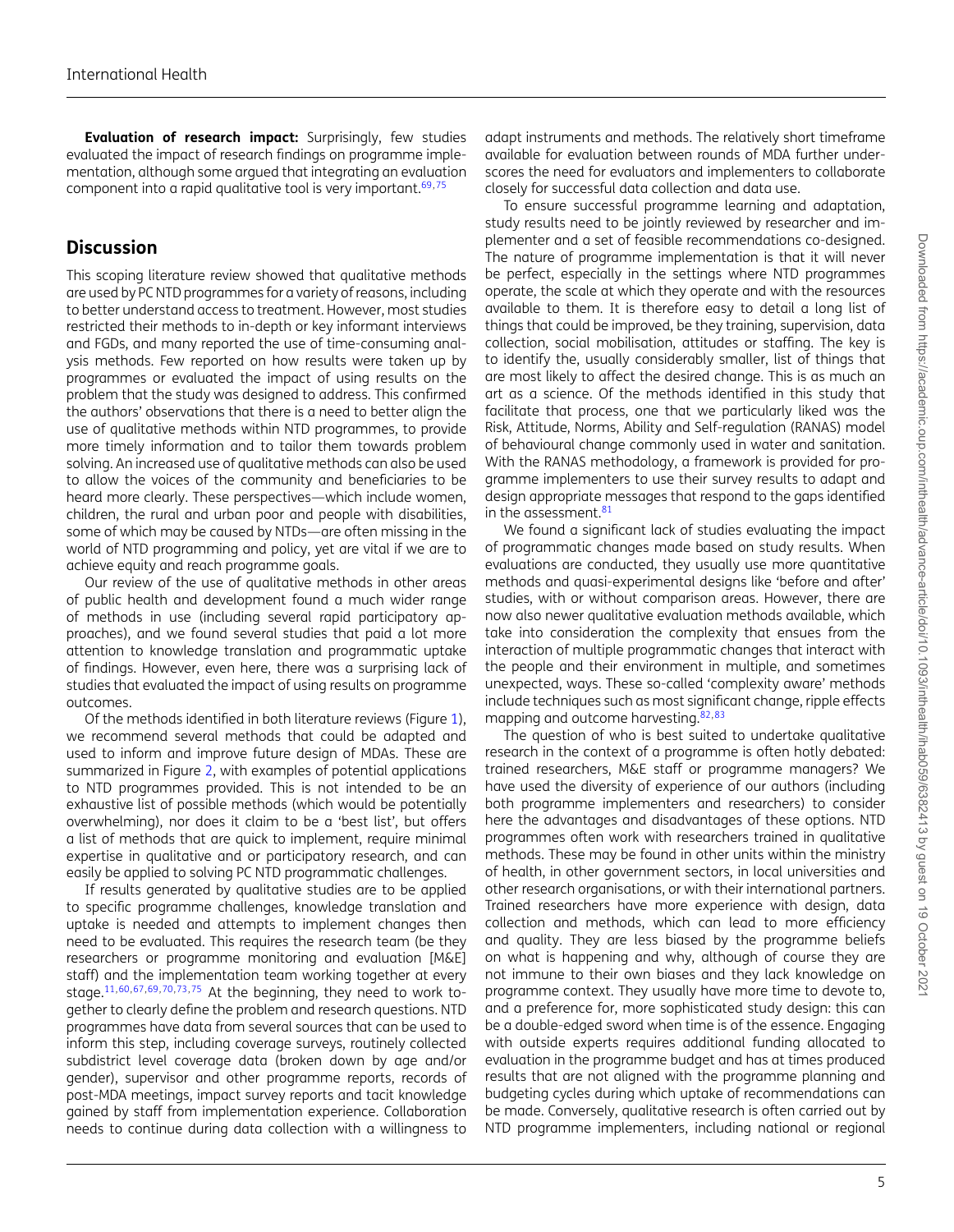<span id="page-5-0"></span>

| <b>Method</b>                                               | <b>Description</b>                                                                                                                                                                                                                                                          | <b>Potential application for improving MDA</b>                                                                                                                                                                                                                  |
|-------------------------------------------------------------|-----------------------------------------------------------------------------------------------------------------------------------------------------------------------------------------------------------------------------------------------------------------------------|-----------------------------------------------------------------------------------------------------------------------------------------------------------------------------------------------------------------------------------------------------------------|
| Social maps                                                 | Participants work as a group to draw a map of<br>their community, highlighting key features in<br>relation to a specific question or problem.<br>They can also be used to elicit solutions to a<br>problem.                                                                 | Use to identify different social and ethnic<br>groups and discuss if those houses are<br>being visited during MDAs, or where to<br>locate distribution posts to best reach<br>them and/or to avoid over clustering.                                             |
| <b>Transect walk</b>                                        | Systematically walking around an area with<br>key informants, observing, asking questions<br>and facilitating a group discussion and analysis<br>of an issue.                                                                                                               | Visit distribution posts and discuss who<br>comes there, and who may not be able<br>to come and why. Could also be used<br>to identify where to reach specific groups<br>(e.g. youth, people with disability).                                                  |
| Programme<br>timeline                                       | Participants draw a timeline from the first year<br>of MDA to the present and mark key<br>community events and discuss how MDA had<br>changed during that time.                                                                                                             | Evaluate events in past that have<br>positively and negatively impacted MDA.                                                                                                                                                                                    |
| Seasonal calendar                                           | Participants describe what a typical year looks<br>like, identify events such as rainy season,<br>planting and harvesting, important holidays<br>and festivals, important dates in school year<br>and migration times.<br>Can also be adapted to weekly or daily calendars. | Identify where the MDA falls in relation<br>to other events and assess whether it<br>could be held at a better time of year/<br>week/day. Use with migratory groups to<br>identify movement patterns and best<br>time for MDA.                                  |
| Case studies or<br>vignettes                                | A fictional character, similar to participants, is<br>introduced to the group. Participants describe<br>the individual's characteristics, and then<br>discuss how that character would react or<br>respond to various scenarios.                                            | Explore how different household<br>members might respond to female<br>distributor vs male distributor, or explore<br>why this character might not have taken<br>the tablets, or explore issues impacting<br>drug distributor ability and motivation to<br>work. |
| Change stories or<br>outcome stories                        | Group members tell personal stories or stories<br>they have heard on a chosen topic.                                                                                                                                                                                        | Generating multiple perspectives on the<br>MDA and understanding of what is<br>driving coverage.                                                                                                                                                                |
| Participant<br>observation of<br>other health<br>programmes | Staff participate in the implementation of<br>other public health campaigns and observe<br>and ask questions.                                                                                                                                                               | NTD programme manager takes part in<br>malaria seasonal chemoprophylaxis or<br>immunisation campaign in a community<br>where that programme has historically<br>had better coverage.                                                                            |

Figure 2. Summary of qualitative and participatory methods, in addition to focus groups and in-depth interviews, adopted for use in the Guide to Improving MDA using Qualitative Methods.

NTD programme managers and their teams (including M&E staff), district level health teams and international implementing partners. Programme staff have a better understanding of programme context and may have a more intuitive sense of where to probe in interviews. They tend to have more contextual knowledge that can facilitate interpretation of results, quickly filtering through all the noise. However, they may lack training in seeking out counter hypotheses, and may stop probing quickly if initial answers are in line with what they already believe. They are well positioned to apply results, although they are not immune to getting lost in lists of recommendations. As their time is already accounted for in programme budgets, they do not require additional funding, although there are opportunity costs to consider, especially when efficiencies are lost during study planning, data collection and analysis. The final decision on who performs the study will differ depending on context, funding and staff availability, and perhaps ideally will include a mixed team of both researchers and programme staff.

Regardless of who conducts the studies, the need for capacity strengthening on qualitative research for NTD control and elimination has been clearly stated. $8-12$  This need has begun to be reflected in the global NTD community through inclusion of a chapter on qualitative methods in the NTD Roadmap M&E framework and the launch of a new community of practice of researchers from different social science backgrounds focused on NTDs called iCHORDS (Improving Community Health Outcomes through Research, Dialogue and Systems Strengthening).

To respond to the need for capacity strengthening on qualitative methods, we used the results from this study, combined with a human-centred design approach $84$  to develop A Guide to Improving MDA using Qualitative Methods. We used rapid literature to help frame subsequent discussions with researchers, technical experts and NTD programme implementers to define the problem or issues that needed to be addressed, brainstormed how to address those problems and jointly developed a prototype guide. We also built on a previous manual developed by the WHO $10$  that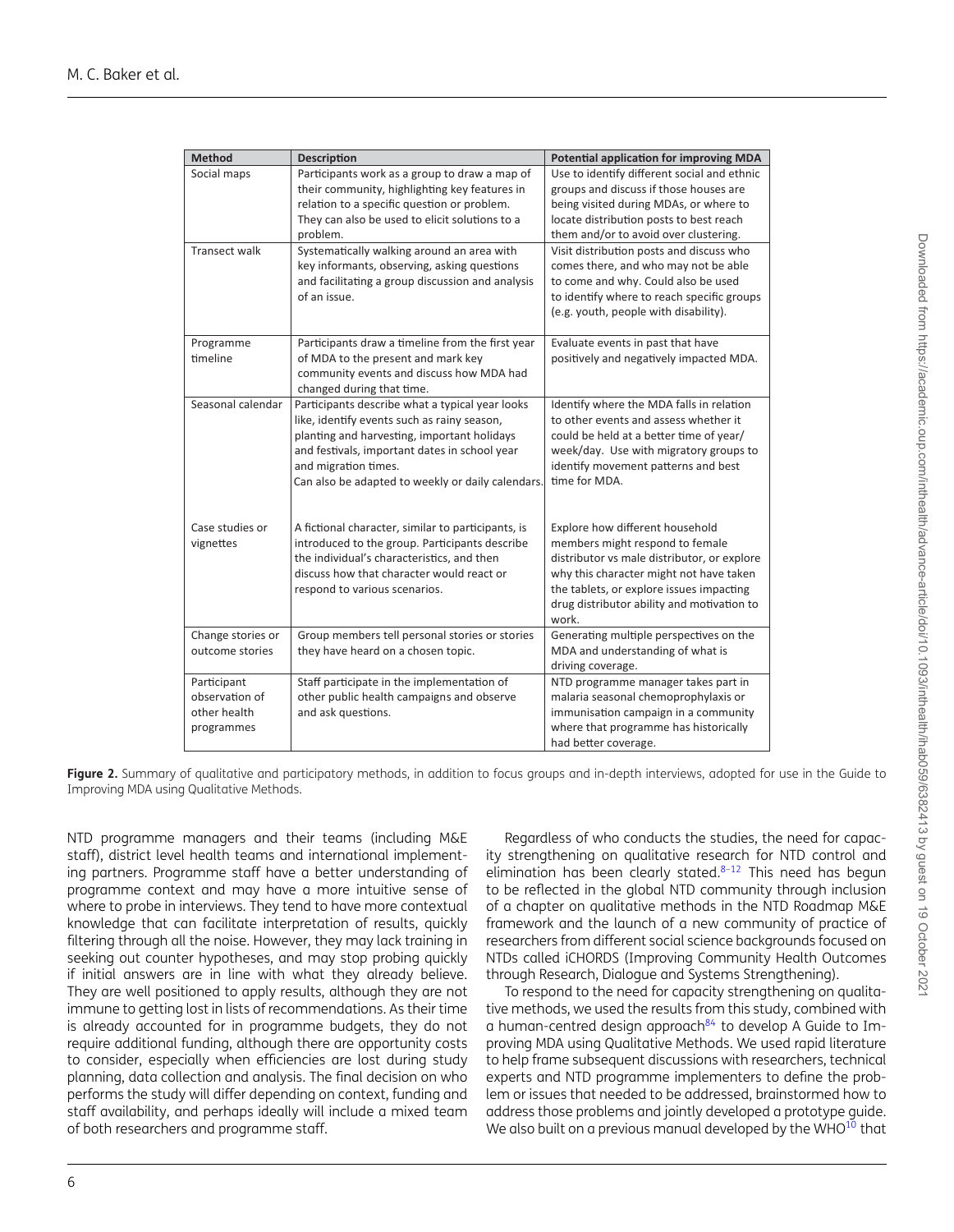drew on experiences from other health programmes but was reportedly difficult to use due to its length, complexity in language and requirement for more resources than are usually available.

The Guide to Improving MDA using Qualitative Methods (https://www.ntdtoolbox.org/toolbox-search/guide-improving[mda-using-qualitative-methods\) provides practical guidance on](https://www.ntdtoolbox.org/toolbox-search/guide-improving-mda-using-qualitative-methods) topics like budgeting, includes templates for training agendas and data analysis, has modifiable questionnaires and avoids overly scientific language. It requires the study team to work with the programme team responsible for designing the MDA intervention through six steps: scoping to define the research question, methods selection, data collection, data analysis, programme adaptation and programme evaluation.

The limitations of this study include the fact that we did not scope grey literature due to time constraints, including NGO project documents, which may have highlighted the use of additional qualitative methods and provided a richer description of the uptake of results. There would be value in a future study that looks at these sources. The aim of the literature review was to provide a snapshot of some of the range of qualitative methods that have been used in NTD and public health programmatic research. As such, it does not claim to be exhaustive, however, it was useful in framing the prototype and we believe it will help drive current discussions on the role of qualitative methods in NTDs. Our focus on MDA, drawn mostly from experiences with PC NTDs, is also a limitation. Future work should address the use of qualitative research for other elements of NTDs, including health system strengthening and other types of intervention such as disease management, disability and inclusion. Finally, the guide described also needs to be tested and evaluated.

## **Supplementary data**

Supplementary data are available at *International Health* online [\(http://inthealth.oxfordjournals.org\)](http://inthealth.oxfordjournals.org).

**Authors' contributions:** MCB and EF conceived the study; MCB, EF, KB and AK designed the study; KB and AK carried out the literature review and regularly met to discuss results with MCB and EF; all the authors contributed to the interpretation of results in the discussion; MCB drafted the manuscript with input from all authors, who also critically revised the manuscript for intellectual content. All the authors read and approved the final version of the manuscript. MCB, KB and AK are guarantors of the paper.

**Acknowledgements:** The authors thank Molly Adams for support with the formatting and design of the figures.

**Funding:** This study was funded with internal RTI International funds through their Strategic Investment Fund.

**Competing interests:** None declared.

**Ethical approval:** Not required.

### **References**

- <span id="page-6-0"></span>1 World Health Organization. Working to overcome the global impact of neglected tropical diseases: first WHO report on neglected tropical diseases. World Health Organization, 2010.
- <span id="page-6-1"></span>2 World Health Organization. Ending the neglect to attain the Sustainable Development Goals: a road map for neglected tropical diseases 2021–2030. World Health Organization, 2020. Available from: [https://www.who.int/publications/i/item/9789240010352.](https://www.who.int/publications/i/item/978924001035)
- <span id="page-6-2"></span>3 Fitzpatrick C, Engels D. Leaving no one behind: a neglected tropical disease indicator and tracers for the Sustainable Development Goals. Int Health. 2016;8(suppl\_1):15–8.
- <span id="page-6-3"></span>4 Mondiale de la Santé O, WHO. Weekly Epidemiological Record. 2020;95:461–76.
- <span id="page-6-4"></span>5 Burgert-Brucker CR, Zoerhoff KL, Headland M, et al. Risk factors associated with failing pre-transmission assessment surveys (pre-TAS) in lymphatic filariasis elimination programs: results of a multi-country analysis. PLoS Negl Trop Dis. 2020;14(6):e0008301.
- <span id="page-6-5"></span>6 World Health Organization. Preventive chemotherapy: tools for inproving the quality of reported data and information. A field manual for implementation. World Health Organization, 2019. Available from: [https://apps.who.int/iris/handle/10665/329376.](https://apps.who.int/iris/handle/10665/329376)
- <span id="page-6-6"></span>7 Dean L, Ozano K, Adekeye O, et al. Neglected tropical diseases as a 'litmus test' for universal health coverage? Understanding who is left behind and why in mass drug administration: lessons from four country contexts. PLoS Negl Trop Dis. 2019;13(11):e0007847.
- <span id="page-6-7"></span>8 World Health Organization. Ending the neglect to attain the Sustainable Development Goals: a framework for monitoring and evaluating progress of the road map for neglected tropical diseases 2021−2030. [World Health Organization, 2021. Available from:](https://www.who.int/publications/i/item/9789240023680) https://www.who. int/publications/i/item/9789240023680.
- <span id="page-6-8"></span>9 World Health Organization. Ending the neglect to attain the Sustainable Development Goals: a sustainability framework for action against neglected tropical diseases 2021–2030. World Health Organization, 2021. Available from: [https://www.who.int/publications/](https://www.who.int/publications/i/item/9789240019027) i/item/9789240019027.
- <span id="page-6-9"></span>10 Manderson L, Aagaard-Hansen J, Allotey P, et al. Social research on neglected diseases of poverty: continuing and emerging themes. PLoS Negl Trop Dis. 2009;3(2):e332.
- <span id="page-6-13"></span>11 Bardosh KL. Towards a science of global health delivery: a socio-anthropological framework to improve the effectiveness of neglected tropical disease interventions. PLoS Negl Trop Dis. 2018;12(7):e0006537.
- <span id="page-6-14"></span>12 Allotey P, Reidpath DD, Pokhrel S. Social sciences research in neglected tropical diseases 1: the ongoing neglect in the neglected tropical diseases. Health Res Policy Syst. 2010;8(1):1–8.
- 13 Krentel A, Gyapong M, Ogundahunsi O, et al. Ensuring no one is left behind: urgent action required to address implementation challenges for NTD control and elimination. PLoS Negl Trop Dis. 2018;12(6):e0006426.
- <span id="page-6-10"></span>14 World Health Organization. Towards universal coverage for preventive chemotherapy for neglected tropical diseases: guidance for assessing "who is being left behind and why": working draft for further piloting during 2018–2019. World Health Organization, 2017.
- <span id="page-6-11"></span>15 Adeneye A, Akinwale O, Idowu E, et al. Sociocultural aspects of mass delivery of praziquantel in schistosomiasis control: the Abeokuta experience. Res Social Adm Pharm. 2007;3(2): 183–98.
- <span id="page-6-12"></span>16 Ames HMR, Zuske M, King JD, et al. Community and drug distributor perceptions and experiences of mass drug administration for the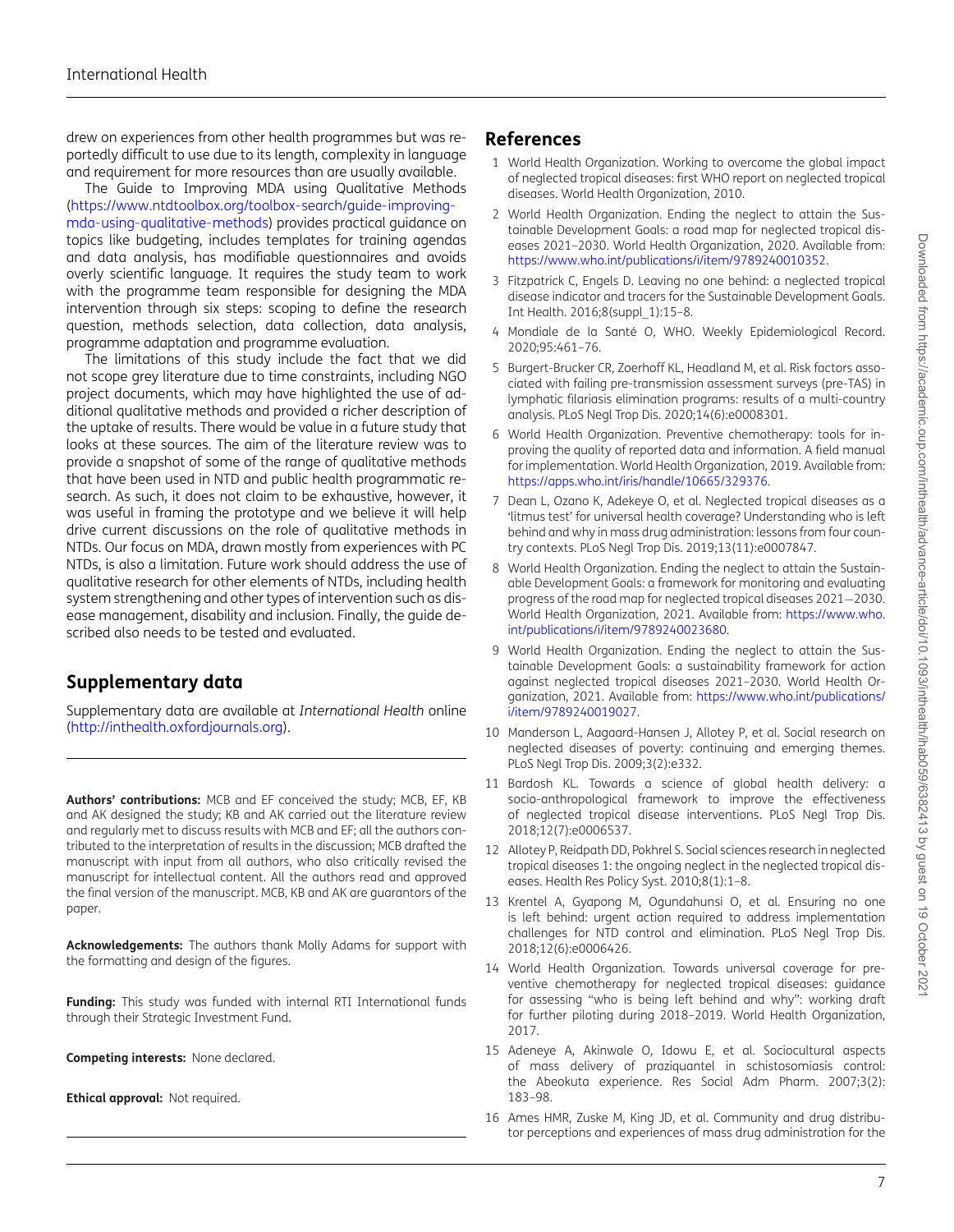elimination of lymphatic filariasis: a rapid review of qualitative research. Adv Parasitol. 2019;103:117–49.

- <span id="page-7-5"></span>17 da-Costa Vroom FB, Aryeetey R, Boateng R, et al. Data reporting constraints for the lymphatic filariasis mass drug administration activities in two districts in Ghana: a qualitative study. SAGE Open Med. 2015;3:2050312115594083.
- <span id="page-7-2"></span>18 Banerjee S, Bandyopadhyay K, Khan MF, et al. Coverage of mass drug administration for elimination of lymphatic filariasis in urban Nagpur, Central India: a mixed method study. J Family Med Prim Care. 2019;8(9):3009.
- <span id="page-7-6"></span>19 Biritwum N-K, Garshong B, Alomatu B, et al. Improving drug delivery strategies for lymphatic filariasis elimination in urban areas in Ghana. PLoS Negl Trop Dis. 2017;11(5):e0005619.
- <span id="page-7-9"></span>20 Brieger WR, Otusanya SA, Oke GA, et al. Factors associated with coverage in community-directed treatment with ivermectin for onchocerciasis control in Oyo State, Nigeria. Trop Med Int Health. 2002;7(1):11– 8.
- <span id="page-7-10"></span>21 Boyd A, Won KY, McClintock SK, et al. A community-based study of factors associated with continuing transmission of lymphatic filariasis in Leogane, Haiti. PLoS Negl Trop Dis. 2010;4(3):e640.
- 22 Brooker SJ, Mwandawiro CS, Halliday KE, et al. Interrupting transmission of soil-transmitted helminths: a study protocol for cluster randomised trials evaluating alternative treatment strategies and delivery systems in Kenya. BMJ Open. 2015;5(10):e008950.
- <span id="page-7-11"></span>23 Chami GF, Kontoleon AA, Bulte E, et al. Profiling nonrecipients of mass drug administration for schistosomiasis and hookworm infections: a comprehensive analysis of praziquantel and albendazole coverage in community-directed treatment in Uganda. Clin Infect Dis. 2016;62(2):200–7.
- <span id="page-7-12"></span>24 Chami GF, Kabatereine NB, Tukahebwa EM. Profiling the bestperforming community medicine distributors for mass drug administration: a comprehensive, data-driven analysis of treatment for schistosomiasis, lymphatic filariasis, and soil-transmitted helminths in Uganda. BMC Med. 2019;17(1):1–16.
- 25 Clarke NE, Clements AC, Bryan S, et al. Investigating the differential impact of school and community-based integrated control programmes for soil-transmitted helminths in Timor-Leste: the (S) WASH-D for Worms pilot study protocol. Pilot Feasibility Stud. 2016;2(1):1–10.
- <span id="page-7-15"></span>26 Cronin T, Sheppard J, de Wildt G. Health-seeking behaviour for schistosomiasis: a systematic review of qualitative and quantitative literature. Pan African Med J. 2013;16:130.
- <span id="page-7-7"></span>27 Desmond N, Solomon AW, Massae PA, et al. Acceptability of azithromycin for the control of trachoma in Northern Tanzania. Trans R Soc Trop Med Hyg. 2005;99(9):656–63.
- <span id="page-7-16"></span>28 Dissak-Delon FN, Kamga G-R, Humblet PC, et al. Barriers to the National Onchocerciasis Control Programme at operational level in Cameroon: a qualitative assessment of stakeholders' views. Parasites Vectors. 2019;12(1):1–12.
- <span id="page-7-3"></span>29 Dissak-Delon FN, Kamga G-R, Humblet PC, et al. Do communities really "direct" in community-directed interventions? A qualitative assessment of beneficiaries' perceptions at 20 years of community directed treatment with ivermectin in Cameroon. Trop Med Infect Dis. 2019;4(3):105.
- 30 Durrans S, Last A, Boiro H, et al. "Moving like birds": a qualitative study of population mobility and health implications in the Bijagós Islands, Guinea Bissau. Soc Sci Med. 2019;230:204–13.
- <span id="page-7-1"></span>31 Fleming FM, Matovu F, Hansen KS, et al. A mixed methods approach to evaluating community drug distributor performance in the control of neglected tropical diseases. Parasites Vectors. 2016;9(1):  $1 - 15$
- <span id="page-7-14"></span>32 Griswold E, Eigege A, Ityonzughul C, et al. Evaluation of treatment coverage and enhanced mass drug administration for onchocerciasis and lymphatic filariasis in five local government areas treating twice per year in Edo state, Nigeria. Am J Trop Med Hyg. 2018;99(2):396– 403.
- <span id="page-7-13"></span>33 Ipa M, Astuti EP, Ridwan W, et al. Qualitative study: leverage and Barrier Factors of Mass Drug Administration for Lymphatic Filariasis Elimination Program in Tangerang and Subang Regency. 5th Universitas Ahmad Dahlan Public Health Conference (UPHEC 2019). Amsterdam, The Netherlands: Atlantis Press; 2020:116–21.
- 34 Kisoka W, Mushi D, Meyrowitsch DW, et al. Dilemmas of communitydirected mass drug administration for lymphatic filariasis control: a qualitative study from urban and rural Tanzania. J Biosoc Sci. 2017;49(4):447.
- <span id="page-7-8"></span>35 Krentel A, Damayanti R, Titaley CR, et al. Improving coverage and compliance in mass drug administration for the elimination of LF in two 'endgame'districts in Indonesia using micronarrative surveys. PLoS Negl Trop Dis. 2016;10(11):e0005027.
- 36 Legge H, Kepha S, Prochazka M, et al. Implementer and recipient perspectives of community-wide mass drug administration for soiltransmitted helminths in Kwale County, Kenya. PLoS Negl Trop Dis. 2020;14(4):e0008258.
- <span id="page-7-4"></span>37 Muhumuza S, Olsen A, Nuwaha F, et al. Understanding low uptake of mass treatment for intestinal schistosomiasis among school children: a qualitative study in Jinja district, Uganda. J Biosoc Sci. 2015;47(4):505–20.
- <span id="page-7-0"></span>38 Nujum ZT, Remadevi S, Jose R, et al. Evaluation of coverage and compliance to Mass drug administration (MDA) for lymphatic filariasis elimination–A qualitative study. Acad Med J India. 2013;1: 23–27.
- <span id="page-7-17"></span>39 Abramowitz SA, Hipgrave DB, Witchard A, et al. Lessons from the West Africa Ebola epidemic: a systematic review of epidemiological and social and behavioral science research priorities. J Infect Dis. 2018;218(11):1730–8.
- 40 Davis K, Minckas N, Bond V, et al. Beyond interviews and focus groups: a framework for integrating innovative qualitative methods into randomised controlled trials of complex public health interventions. Trials. 2019;20(1):1–16.
- 41 Fitch C, Stimson GV, Rhodes T, et al. Rapid assessment: an international review of diffusion, practice and outcomes in the substance use field. Soc Sci Med. 2004;59(9):1819–30.
- 42 Gagliardi AR, Berta W, Kothari A, et al. Integrated knowledge translation (IKT) in health care: a scoping review. Implement Sci. 2015;11(1):1–12.
- 43 McNall M, Foster-Fishman PG. Methods of rapid evaluation, assessment, and appraisal. Am J Evaluation. 2007;28(2): 151–68.
- 44 Munro SA, Lewin SA, Smith HJ, et al. Patient adherence to tuberculosis treatment: a systematic review of qualitative research. PLoS Med. 2007;4(7):e238.
- 45 Nofal SD, Peto TJ, Adhikari B, et al. How can interventions that target forest-goers be tailored to accelerate malaria elimination in the Greater Mekong Subregion? A systematic review of the qualitative literature. Malar J. 2019;18(1):1–10.
- 46 Tull K. Vaccine hesitancy: guidance and interventions. K4D Helpdesk Report 672. Brighton, UK: Institute of Development Studies. 2019. Available from: [https://opendocs.ids.ac.uk/opendocs/handle/20.500.](https://opendocs.ids.ac.uk/opendocs/handle/20.500.12413/14747) 12413/14747.
- 47 Pluye P, Hong QN. Combining the power of stories and the power of numbers: mixed methods research and mixed studies reviews. Annu Rev Public Health. 2014;35:29–45.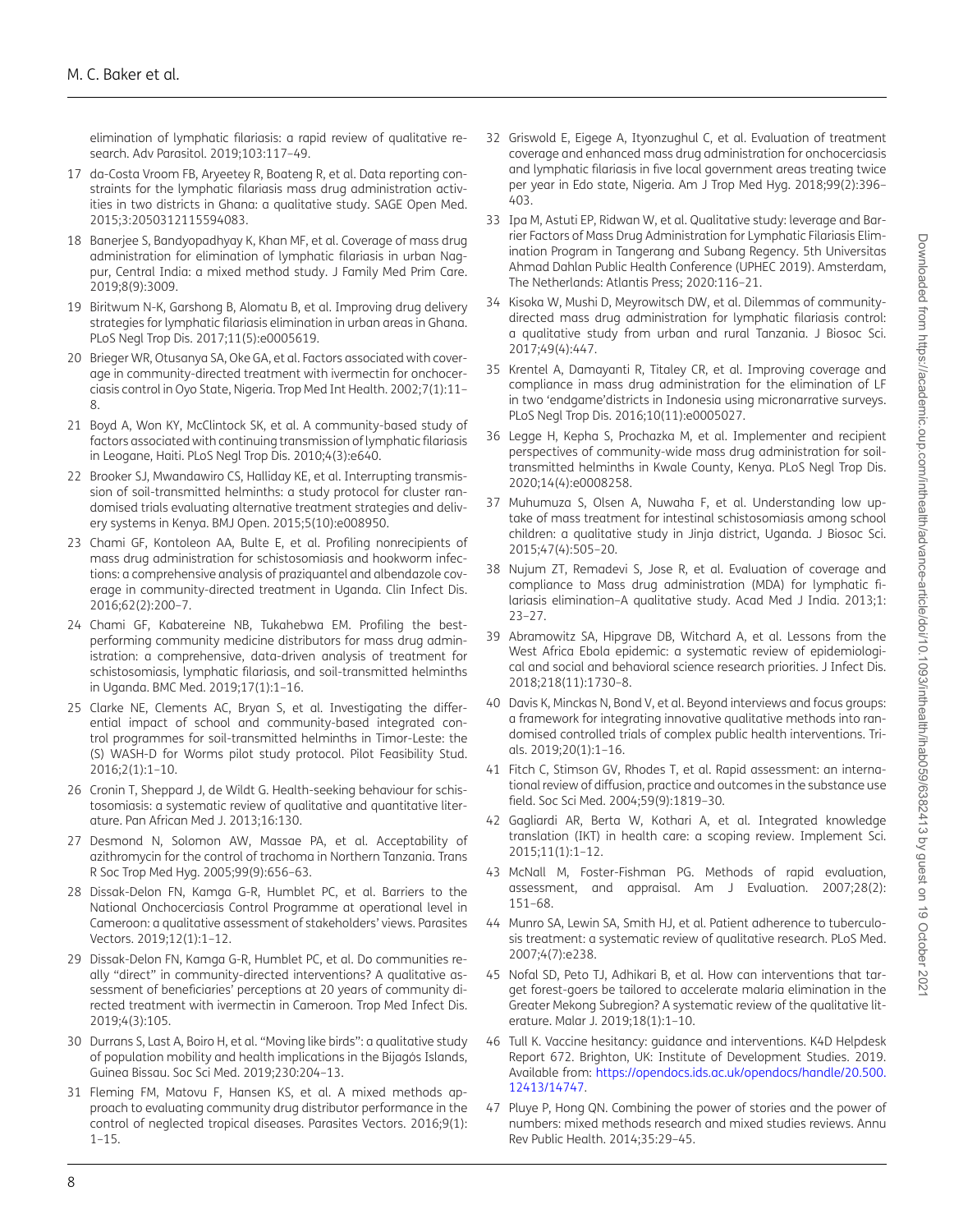- 48 Williams HA, Jones CO. A critical review of behavioral issues related to malaria control in sub-Saharan Africa: what contributions have social scientists made? Soc Sci Med. 2004;59(3):501–23.
- 49 Larson HJ, Jarrett C, Eckersberger E, et al. Understanding vaccine hesitancy around vaccines and vaccination from a global perspective: a systematic review of published literature, 2007–2012. Vaccine. 2014;32(19):2150–9.
- 50 Vindrola-Padros C, Vindrola-Padros B. Quick and dirty? A systematic review of the use of rapid ethnographies in healthcare organisation and delivery. BMJ Quality Safety. 2018;27(4):321–30.
- 51 Schmid P, Rauber D, Betsch C, et al. Barriers of influenza vaccination intention and behavior–a systematic review of influenza vaccine hesitancy, 2005–2016. PLoS One. 2017;12(1):e0170550.
- <span id="page-8-0"></span>52 Dubé E, Leask J, Wolff B, et al. The WHO Tailoring Immunization Programmes (TIP) approach: review of implementation to date. Vaccine. 2018;36(11):1509–15.
- 53 Adhikari B, Pell C, Phommasone K, et al. Elements of effective community engagement: lessons from a targeted malaria elimination study in Lao PDR (Laos). Global Health Action. 2017;10(1):1366136.
- <span id="page-8-4"></span>54 Atkinson J-AM, Fitzgerald L, Toaliu H, et al. Community participation for malaria elimination in Tafea Province, Vanuatu: Part I. Maintaining motivation for prevention practices in the context of disappearing disease. Malar J. 2010;9(1):1–16.
- 55 Balabanova D, McKee M, Koroleva N, et al. Navigating the health system: diabetes care in Georgia. Health Policy Plan. 2009;24(1):46–54.
- <span id="page-8-10"></span>56 Baumbusch J, Wu S, Lauck SB, et al. Exploring the synergies between focused ethnography and integrated knowledge translation. Health Res Policy Systems. 2018;16(1):1–12.
- 57 Burgess-Allen J, Owen-Smith V. Using mind mapping techniques for rapid qualitative data analysis in public participation processes. Health Expect. 2010;13(4):406–15.
- <span id="page-8-14"></span>58 Closser S, Rosenthal A, Maes K, et al. The global context of vaccine refusal: insights from a systematic comparative ethnography of the global polio eradication initiative. Med Anthropol Q. 2016;30(3):321– 41.
- 59 Dubé E, Vivion M, Sauvageau C, et al. "Nature does things well, why should we interfere?" Vaccine hesitancy among mothers. Qual Health Res. 2016;26(3):411–25.
- <span id="page-8-11"></span>60 Ezard N, Oppenheimer E, Burton A, et al. Six rapid assessments of alcohol and other substance use in populations displaced by conflict. Conflict Health. 2011;5(1):1–15.
- <span id="page-8-12"></span>61 Flores W, Chang J, Barillas E. Rapid assessment of the performance of malaria control strategies implemented by countries in the Amazon subregion using adequacy criteria: case study. Malar J. 2011;10(1): 1–9.
- 62 Godoy-Ramirez K, Byström E, Lindstrand A, et al. Exploring childhood immunization among undocumented migrants in Sweden-following qualitative study and the World Health Organization's guide to tailoring immunization Programmes (TIP). Public Health. 2019;171:97– 105.
- 63 Grietens KP, Gryseels C, Dierickx S, et al. Characterizing types of human mobility to inform differential and targeted malaria elimination strategies in Northeast Cambodia. Sci Rep. 2015;5(1):1–12.
- 64 Grietens KP, Xuan XN, Ribera JM, et al. Social determinants of long lasting insecticidal hammock-use among the Ra-Glai ethnic minority in Vietnam: implications for forest malaria control. PLoS One. 2012;7(1):e29991.
- 65 Hagan JE, Smith W, Pillai SK, et al. Implementation of Ebola casefinding using a village chieftaincy taskforce in a remote outbreak— Liberia, 2014. Morb Mortal Wkly Rep. 2015;64(7):183.
- <span id="page-8-5"></span>66 Heyerdahl LW, Pugliese-Garcia M, Nkwemu S, et al. "It depends how one understands it:" a qualitative study on differential uptake of oral cholera vaccine in three compounds in Lusaka, Zambia. BMC Infect Dis. 2019;19(1):1–13.
- <span id="page-8-16"></span>67 Kamineni VV, Turk T, Wilson N, et al. A rapid assessment and response approach to review and enhance advocacy, communication and social mobilisation for tuberculosis control in Odisha state, India. BMC Public Health. 2011;11(1):1–13.
- <span id="page-8-6"></span>68 Mushi AK, Schellenberg J, Mrisho M, et al. Development of behaviour change communication strategy for a vaccination-linked malaria control tool in southern Tanzania. Malar J. 2008;7(1):  $1 - 9$
- <span id="page-8-17"></span>69 Mohammed S, Sajun SZ, Khan FS. Harnessing Photovoice for tuberculosis advocacy in Karachi, Pakistan. Health Promot Int. 2015;30(2):262–9.
- <span id="page-8-8"></span>70 Needle RH, Trotter RT, Singer M, et al. Rapid assessment of the HIV/AIDS crisis in racial and ethnic minority communities: an approach for timely community interventions. Am J Public Health. 2003;93(6):970–9.
- <span id="page-8-7"></span>71 Pelto GH, Armar-Klemesu M, Siekmann J, et al. The focused ethnographic study 'assessing the behavioral and local market environment for improving the diets of infants and young children 6 to 23 months old' and its use in three countries. Maternal Child Nutrition. 2013;9:35–46.
- 72 Pell CL, Adhikari B, Myo Thwin M, et al. Community engagement, social context and coverage of mass anti-malarial administration: comparative findings from multi-site research in the Greater Mekong sub-Region. PLoS One. 2019;14(3):e0214280.
- <span id="page-8-9"></span>73 Stimson GV, Fitch C, Jarlais DD, et al. Rapid assessment and response studies of injection drug use: knowledge gain, capacity building, and intervention development in a multisite study. Am J Public Health. 2006;96(2):288–95.
- <span id="page-8-15"></span>74 Tangseefa D, Monthathip K, Tuenpakdee N, et al. "Nine Dimensions": a multidisciplinary approach for community engagement in a complex postwar border region as part of the targeted malaria elimination in Karen/Kayin State, Myanmar. Wellcome Open Res. 2018;3: 116.
- <span id="page-8-13"></span>75 Theiss-Nyland K, Ejersa W, Karema C, et al. Operational challenges to continuous LLIN distribution: a qualitative rapid assessment in four countries. Malar J. 2016;15(1):1–11.
- <span id="page-8-1"></span>76 Pathmanathan I, O'Connor KA, Adams ML, et al. Rapid assessment of Ebola infection prevention and control needs—six districts, Sierra Leone, October 2014. Morb Mortal Wkly Rep. 2014;63(49): 1172.
- <span id="page-8-2"></span>77 Atun R, Lennox-Chhugani N, Drobniewski F, et al. A framework and toolkit for capturing the communicable disease programmes within health systems: tuberculosis control as an illustrative example. Euro J Public Health. 2004;14(3):267–73.
- 78 Chandler CI, Reynolds J, Palmer JJ, et al. ACT consortium guidance: qualitative methods for international health intervention research. London, UK: LSHTM, 2013.
- 79 Griffiths UK, Hanvoravongchai P, Oliveira-Cruz V, et al. A toolkit for assessing the impacts of measles eradication activities on immunization services and health systems at country level. London, UK: LSHTM, 2010.
- <span id="page-8-3"></span>80 World Health Organization. Rapid assessment of alcohol and other substance use in conflict-affected and displaced populations: a field guide. Rapid assessment of alcohol and other substance use in conflict-affected and displaced populations: a field guide. UN High Commissioner for Refugees (UNHCR), 2008.